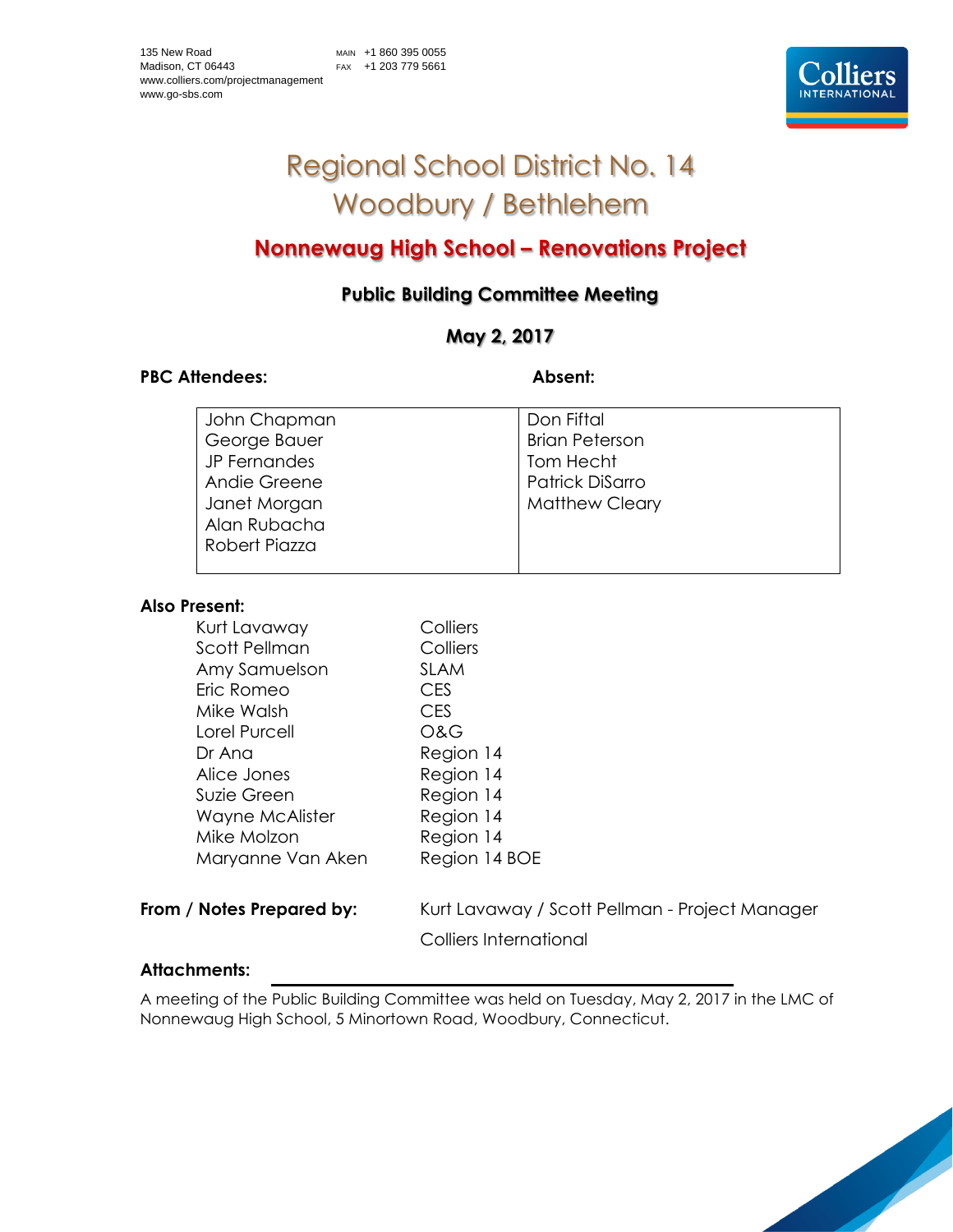

The following notes are to record the most significant issues discussed at the above referenced meeting. If anyone attending the meeting feels these notes are inaccurate, additional items need recording, or further detail is required, please forward your written comments to Kurt Lavaway for inclusion.

- 1. Call to Order John Chapman called the meeting to order at 6:37 PM.
- 2. OPM Report Kurt Lavaway reported on the following:
	- The VE log has been updated and will be reviewed this evening
	- Upcoming permitting meetings:
		- o The zoning package will be submitted by the end of the week and will be reviewed concurrently with wetlands package.
		- o The next wetlands public hearing is May 8, if wetlands does not approve the project there is a meeting on May 22.
		- o There is a Zoning meeting on May 9. A potential public hearing for Zoning could take place on June 13<sup>th</sup>
	- Colliers is working on move management and procurement with the administration.
	- Moving services and the materials testing lab services will be selected off of the State contract. Colliers will need authorization from the committee for a lump sum appropriation to cover the initial phase. At the last meeting, it was estimated that the appropriation should be \$20,000 for movers and \$10,000 for the testing lab.
	- The third-party code reviewer Joe Versteeg has provided a proposal for professional services, his quote was \$30,350 for the required code reviews of the construction documents including both building and fire.
	- The team will test the existing concrete slabs for moisture to develop a baseline prior to construction. The tests will also determine if any topical vapor barrier installations will be needed prior to the new flooring installations.
	- The team presented the project to the teachers on Wednesday April 26, the presentation went well and a similar presentation should be scheduled for the Town in late May or early June. A notice of the meeting could be distributed as a flyer that goes home with the students

A revised Value Engineering log was reviewed, column "G" reflected the selections by the committee from the last meeting. There were clarifications noted in red on the revised document.

Tonight's building committee discussions or changes to VE decisions made at the last meeting are notes in bold italics below.

#### Site civil and landscape

C-5 Delete blue stone caps yes *– This VE item had already been removed in the SD estimate so there is no savings in the DD budget.* 

C-12 Eliminate concrete steps to field Add Alternate C-13a Eliminate dug outs no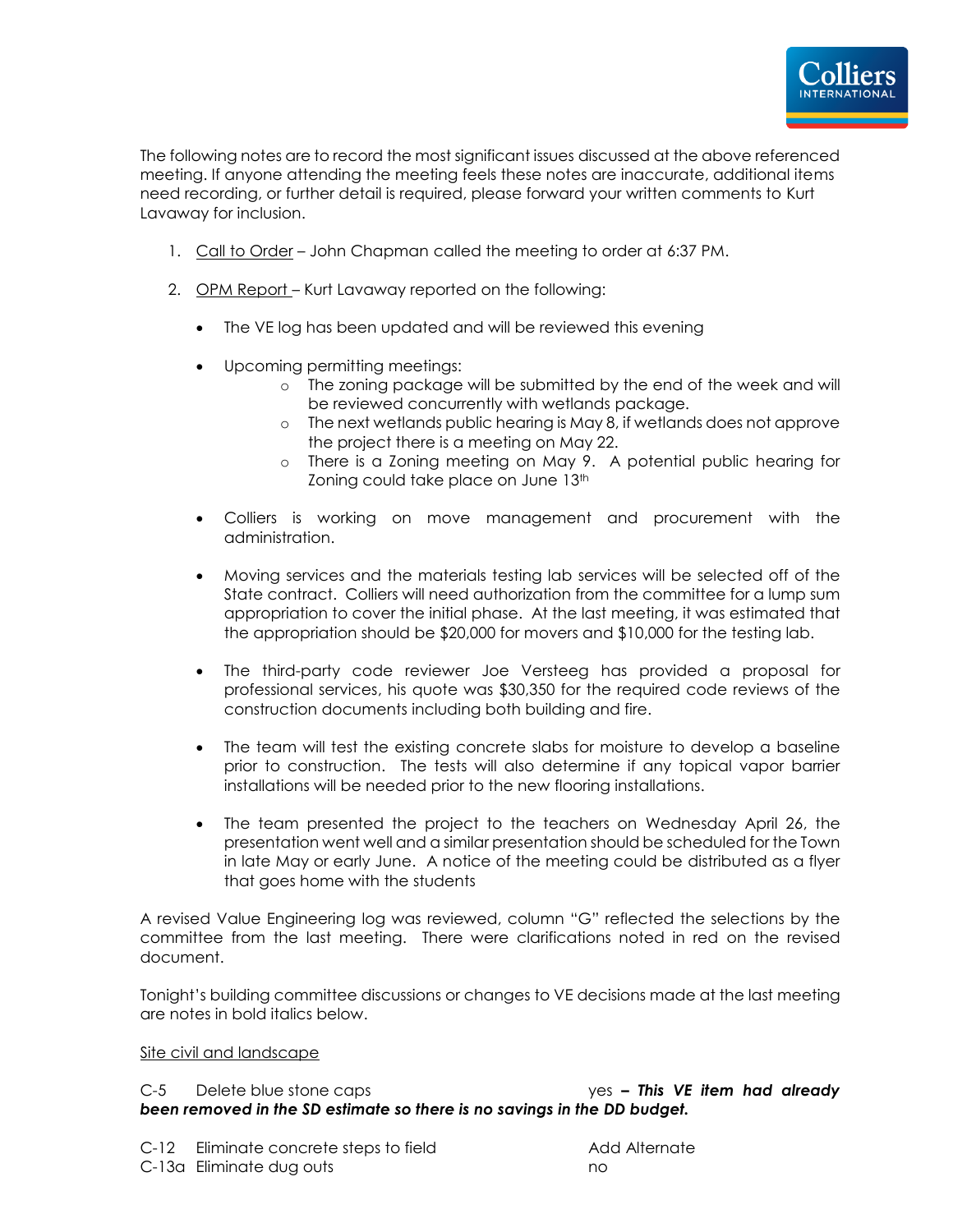

FP-4 Remove pre-action at IDF rooms yes - Alan also wanted MDF included *– The value to remove the pre-action system from the MDF room is \$3,900 – The Building Committee requested that the VE credit include the MDF room.*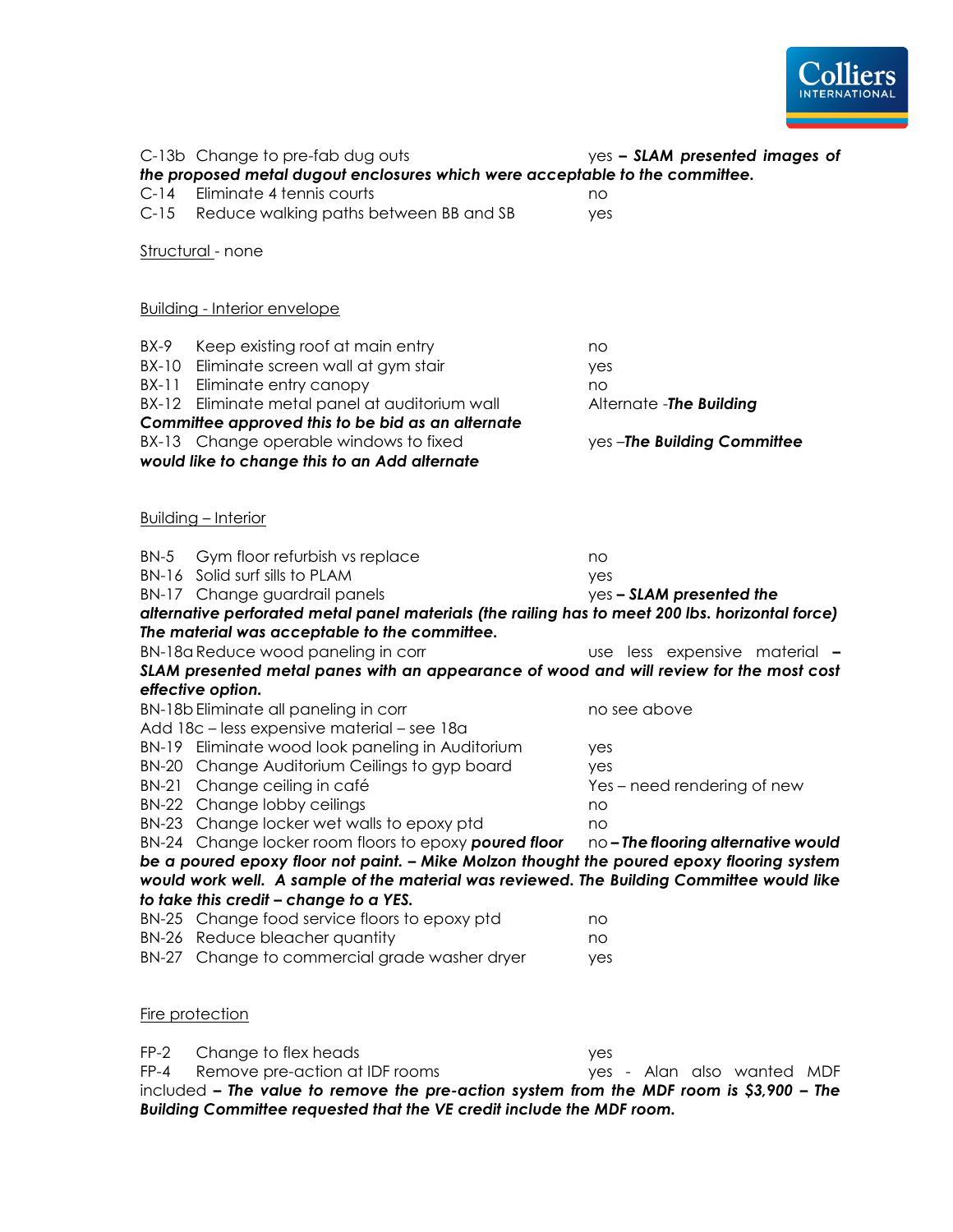#### Plumbing

| $P-3$   | Change water heaters to PVI                         | ΝA  |
|---------|-----------------------------------------------------|-----|
| $P-3a$  | Change type, quantity and warranty water heaters no |     |
| $P - 4$ | Eliminate 19 floor drains                           | no  |
| $P-5$   | Change underground san from CI to PVC               | yes |
| P-6     | Change storm from CI to PVC                         | yes |
| $P - 7$ | Change all vent piping from CI to PVC               | yes |

*Additional plumbing clarification not listed above– The documents called for pro press fittings but the project was not priced that way – there is a savings of \$42,800 which will be included in the final DD budget estimate*

#### HVAC

H-11 Reduce quantity of HRV units yes H-12 Reduce SS ductwork yes – *The district may use chemicals that would eliminate this credit. Mr York head of the science department stated that the program in AP chemistry uses chemicals that require SS ductwork. The architect's recommendation is to keep SS in all ducts worrying what may happen down the road and not limiting flexibility for the department in the future. A phoenix control devise is being incorporated for energy savings so a change to galvanized ductwork would not be possible. Building committee – do not take the credit – Change to No. Also keep ductwork fully welded.* H-13 Eliminate VAV boxes need more info. Defer to 5-2 mtg.*– CES presented VAV options and differences from motorized dampers. A question was asked about radiant heat in the ceiling verses fin tube mounted low on the wall. Due to the smaller size of the classrooms the ceiling system was selected. Both systems are similar in price. Eliminating the ductwork run out into the spaces is what is driving the VE savings. The SD design originally had the dampers down low in the angled walls however the angled walls were eliminated. The system design moved towards ceiling mounted diffusers with VAV boxes when it was determined that the components would fit within the ceiling space. When the building is occupied the spaces will be ventilated at .6cfm minimum and the CO2 detector will ramp up to 450cfm with the VAV. The motorized damper system just goes from min to max there is no in-between however fan speeds can be modulated. It would take under 10 minutes typically when the room is occupied to ramp up. The savings in energy comes with the VAV system that can modulate more effectively for each space. The project savings would be the reduction in ductwork by using the system with motorized dampers at the perimeter of the room. The VAV system would pay for itself in approximately 6 years.* 

*A vote was raised by John chapman to take the savings – vote 5 in favor 3 rejected. Janet Morgan was not present*

*The system accepted by the committee included motorized dampers with no ductwork. Mike Walsh from CES commented that the committee has eliminated the VAV and with no ductwork for the motorized dampers it may make sense to eliminate the dampers all together and control the fans by looking at the CO2 levels with a constant volume to the most critical room. The additional savings could be another \$70,000.*

*A vote was raised by John Chapman to eliminate the dampers – vote 7 in favor Janet Morgan and Alan Rubacha were not present for the vote.*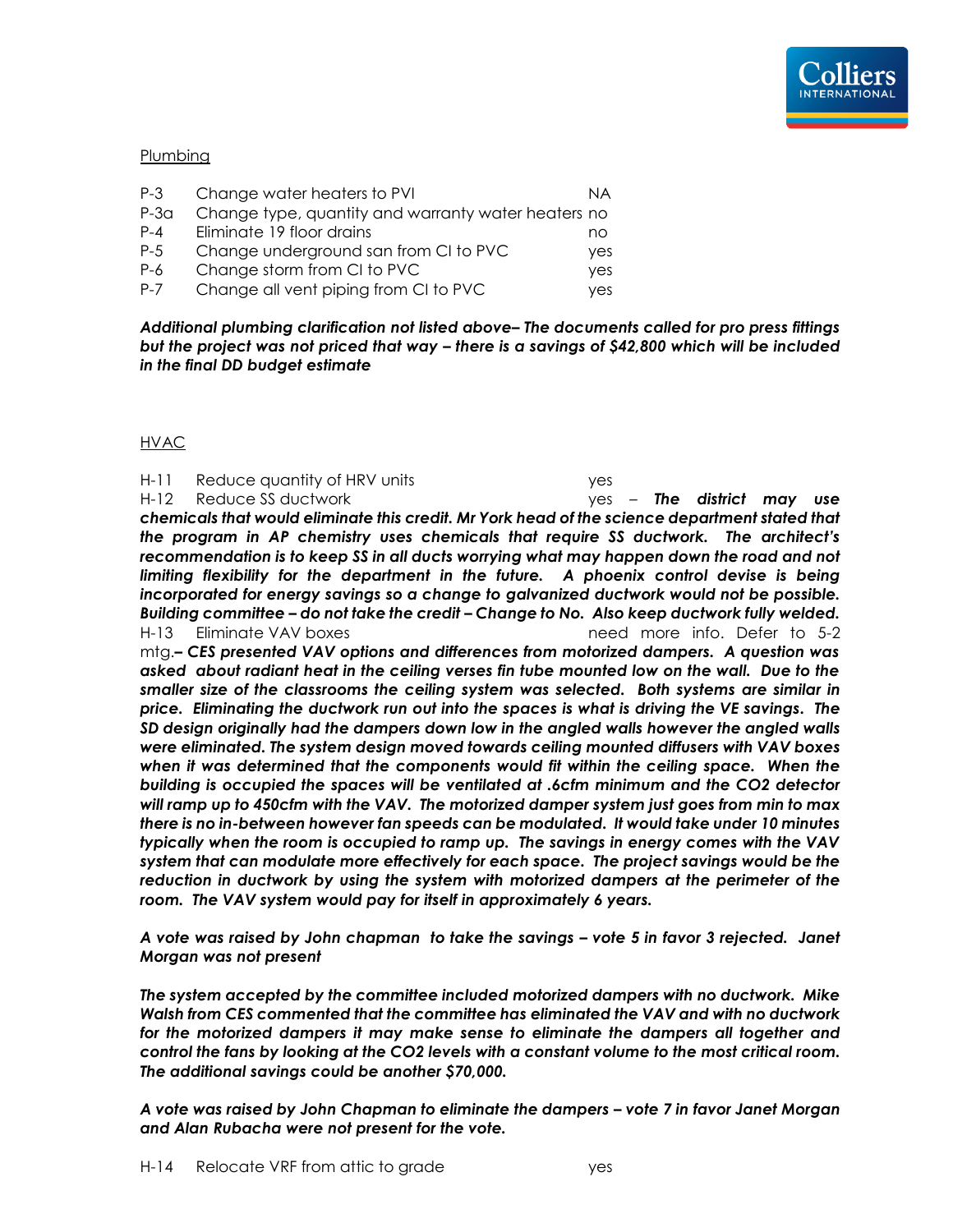

#### **Electrical**

| E-6     | Reduce theatrical lighting               | no. |
|---------|------------------------------------------|-----|
| $E - 7$ | Change to aluminum feeders - secondary's | yes |
| E-8     | Change to alum feeders to 110A and above | yes |

#### 3. Architects progress update

- No further updates.
- 4. Construction Manager Phase 1 Progress update
	- $\bullet$  Bids due May 10<sup>th</sup>, the bid date may be extended.

#### 5. Other Business

- Alternates: The current list of alternates can be located at the bottom of the VE list. The list of alternates is the same from the last meeting but include some additional suggestions as follows.
	- o There were past discussions for adding the snow melt system at the main entrance sidewalk below the canopy. This alternate has not been recommended by the committee.
	- o The was a proposal to change the VoAg corridor enclosure using perforated metal. With the interior metal change this may not be required.
	- o Adding the concrete steps to the athletic fields back into the project as an alternate was discussed. The steps were value engineered out of the project. Putting the steps back into the project as an Alternate was accepted.
	- o Adding the exterior metal panels at the auditorium as an alternate. The design team stated that this was a simple alternate. The Alternate was accepted.
	- o Colliers also suggested adding a separate cost to re-surface the track as it will be close to the end of its useful life at the end of the project along with the replacement of the perimeter fence. The alternate was accepted.
	- o The windows were also added as a new alternate to be operable. Fixed windows will be the base bid.